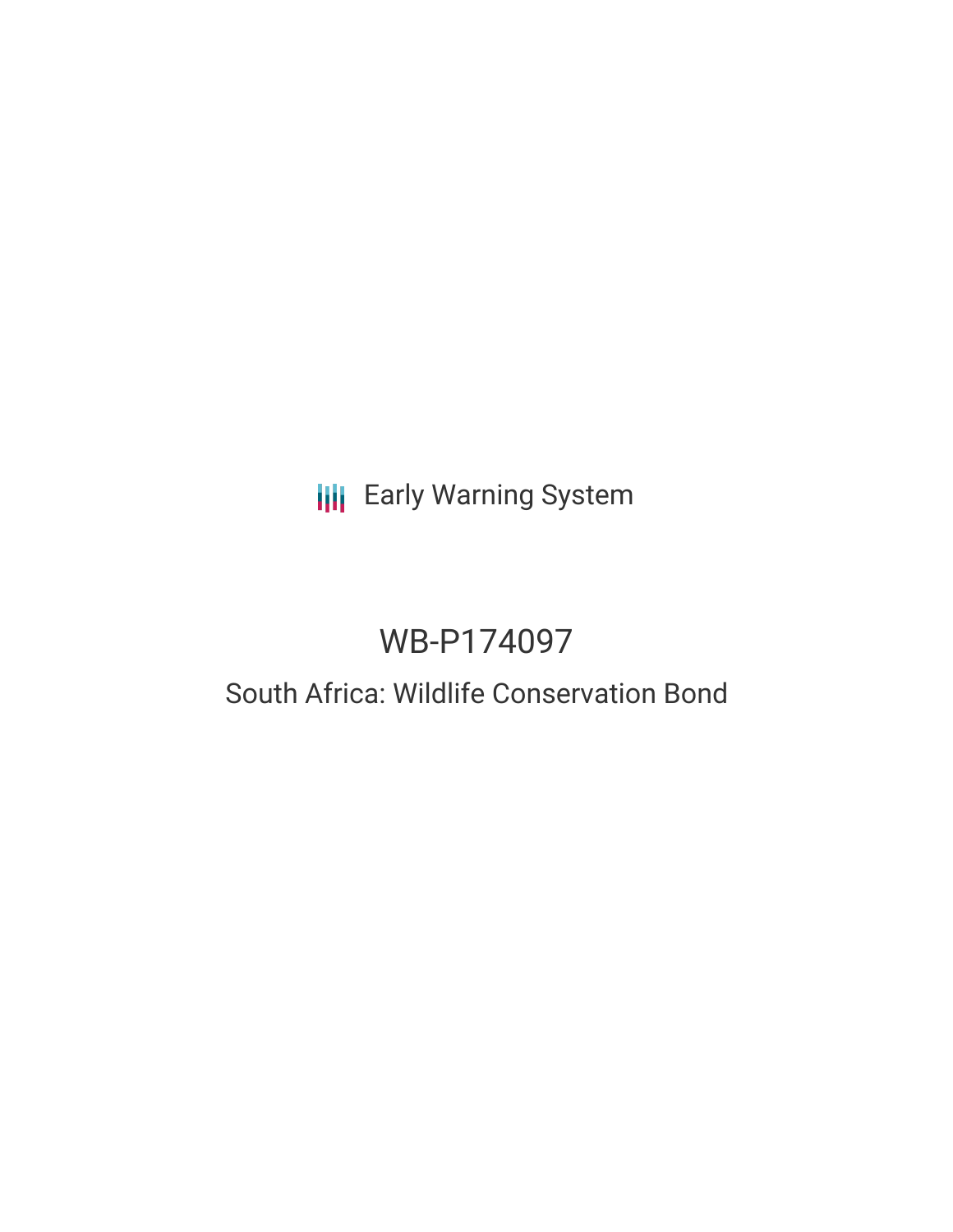

#### **Quick Facts**

| <b>Countries</b>              | South Africa                   |
|-------------------------------|--------------------------------|
| <b>Financial Institutions</b> | World Bank (WB)                |
| <b>Status</b>                 | Proposed                       |
| <b>Bank Risk Rating</b>       | A                              |
| <b>Voting Date</b>            | 2021-06-30                     |
| <b>Borrower</b>               | <b>National Treasury</b>       |
| <b>Sectors</b>                | <b>Climate and Environment</b> |
| <b>Investment Type(s)</b>     | <b>Advisory Services</b>       |
| <b>Project Cost (USD)</b>     | \$15.00 million                |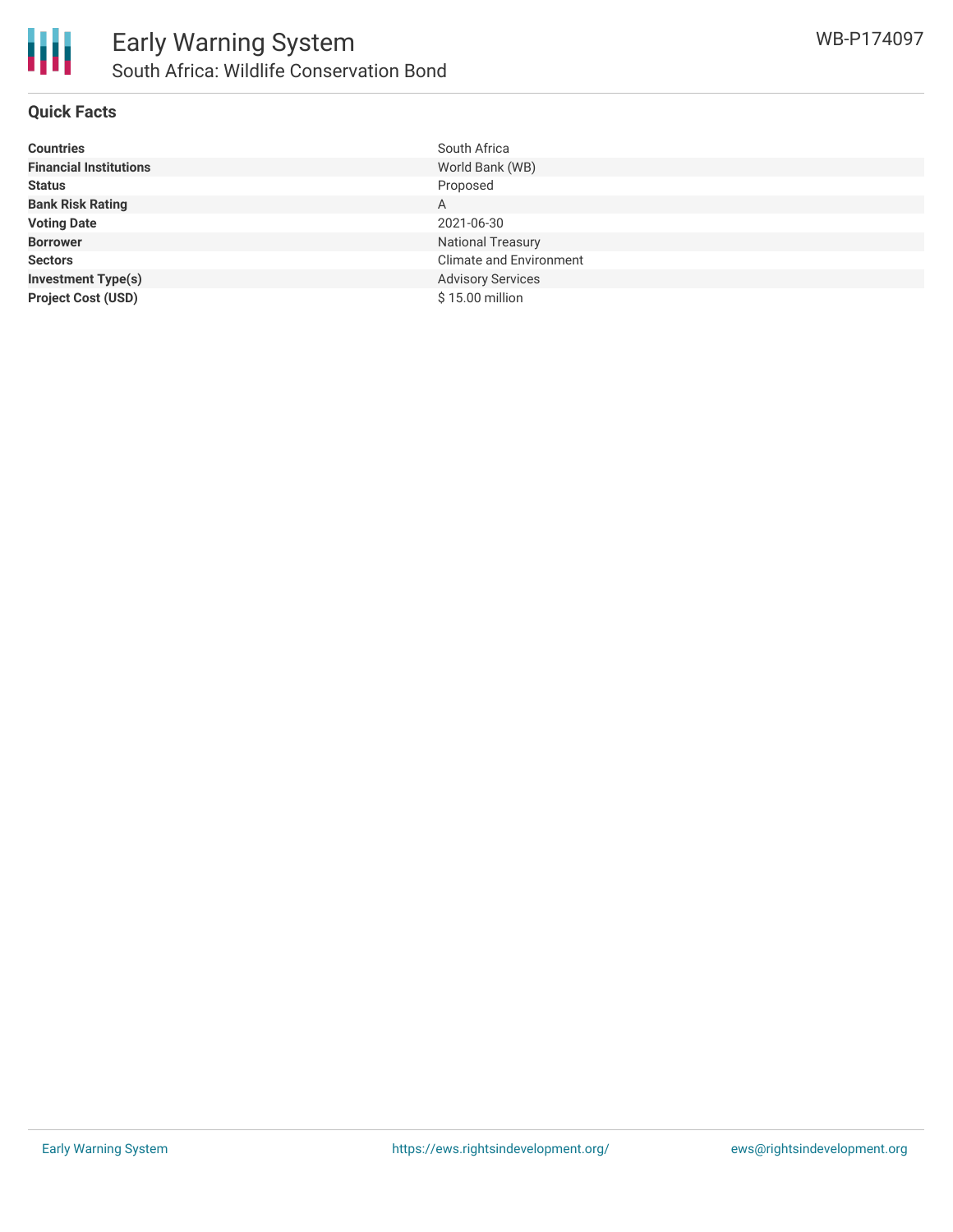

#### **Project Description**

According to bank documents, the project objective is to create an outcome-driven structured bond that channels private sector funds to increase black rhino populations in target protected areas in South Africa.

The project is focused on addressing major challenges for financing conservation and proposes an innovative financing model to unlock and direct private finance for the conservation of the black rhino in South Africa. The Project aims to catalyze the world's first Wildlife Conservation Bond (WCB) that links the coupon payments of an institutional SDG-related bond issuance to conservation performance.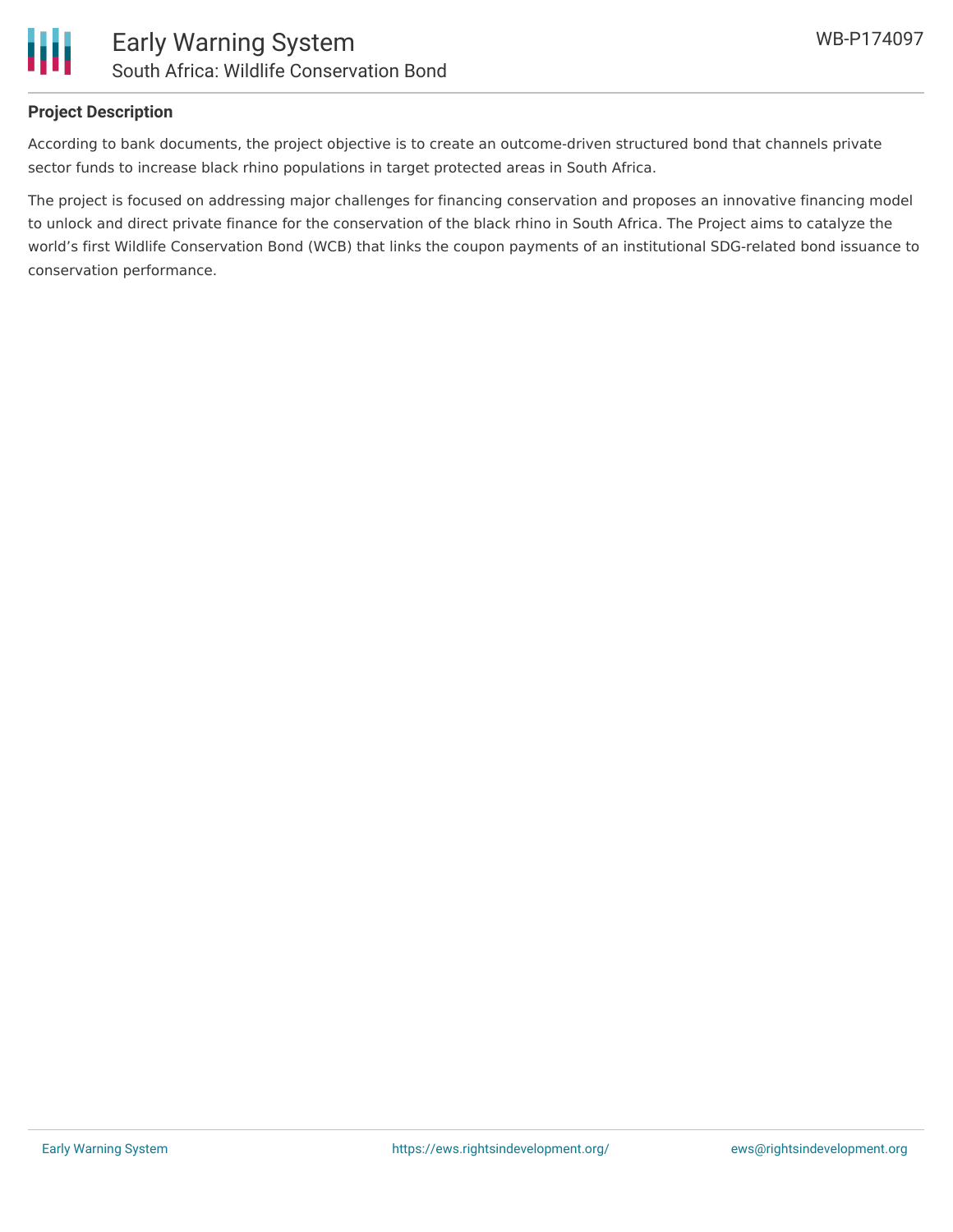

#### **Investment Description**

World Bank (WB)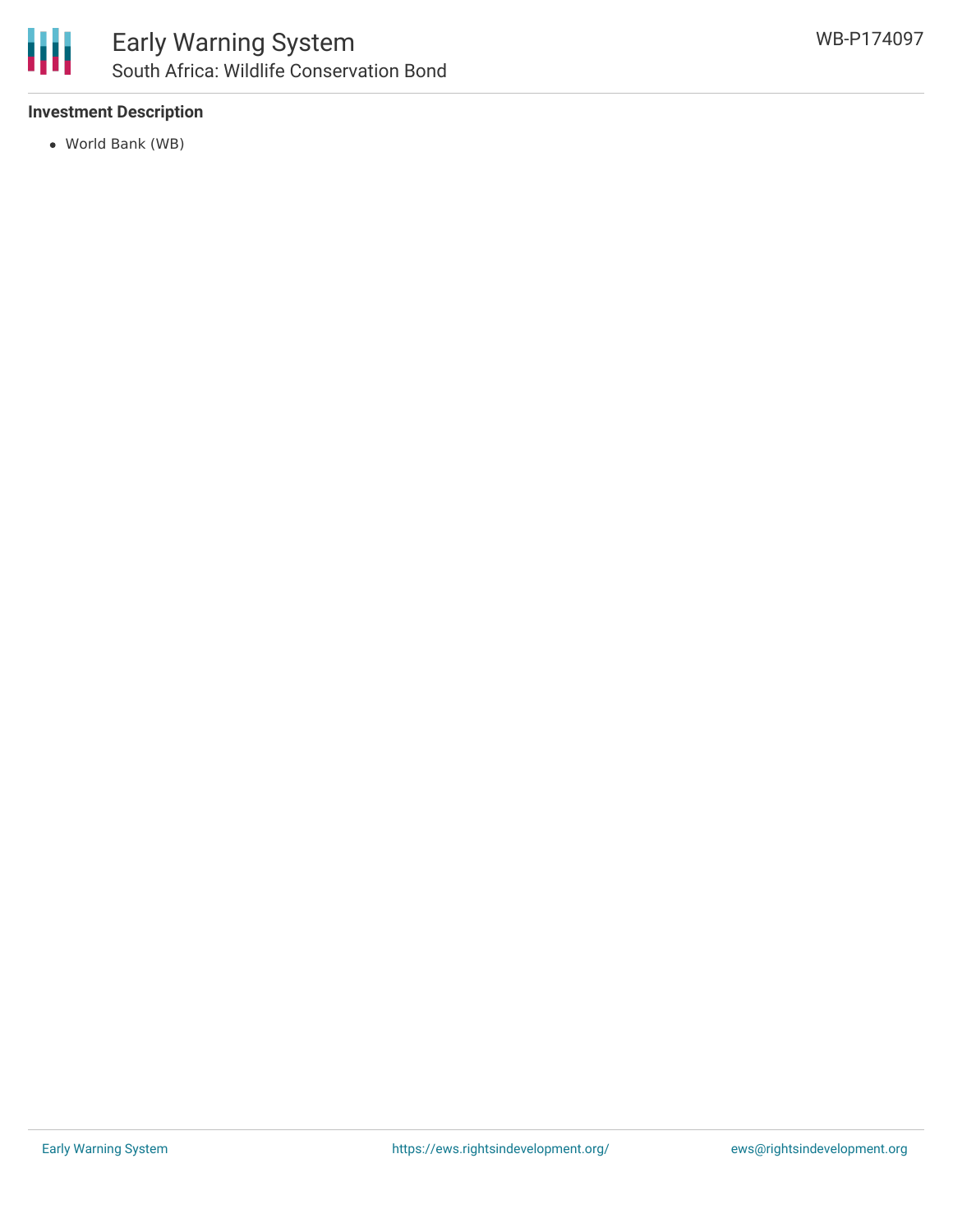#### **Contact Information**

#### **World Bank:**

Iretomiwa Olatunji, Nathalie Weier Johnson Senior Environmental Specialist

**Borrower:** National Treasury

#### **Implementing Agencies:**

The Eastern Cape Parks and Tourism Agency (EPTCA) Vuyani Dayimani CEO [dean.peink3@ecpta.co.za](mailto:dean.peink3@ecpta.co.za)

South African National Parks (SANParks) Fundisile Mketeni CEO [Fundisile.Mketeni@sanparks.org](mailto:Fundisile.Mketeni@sanparks.org)

#### **ACCOUNTABILITY MECHANISM OF WORLD BANK**

The World Bank Inspection Panel is the independent complaint mechanism and fact-finding body for people who believe they are likely to be, or have been, adversely affected by a World Bank-financed project. If you submit a complaint to the Inspection Panel, they may investigate to assess whether the World Bank is following its own policies and procedures for preventing harm to people or the environment. You can contact the Inspection Panel or submit a complaint by emailing ipanel@worldbank.org. You can learn more about the Inspection Panel and how to file a complaint at: https://www.inspectionpanel.org.